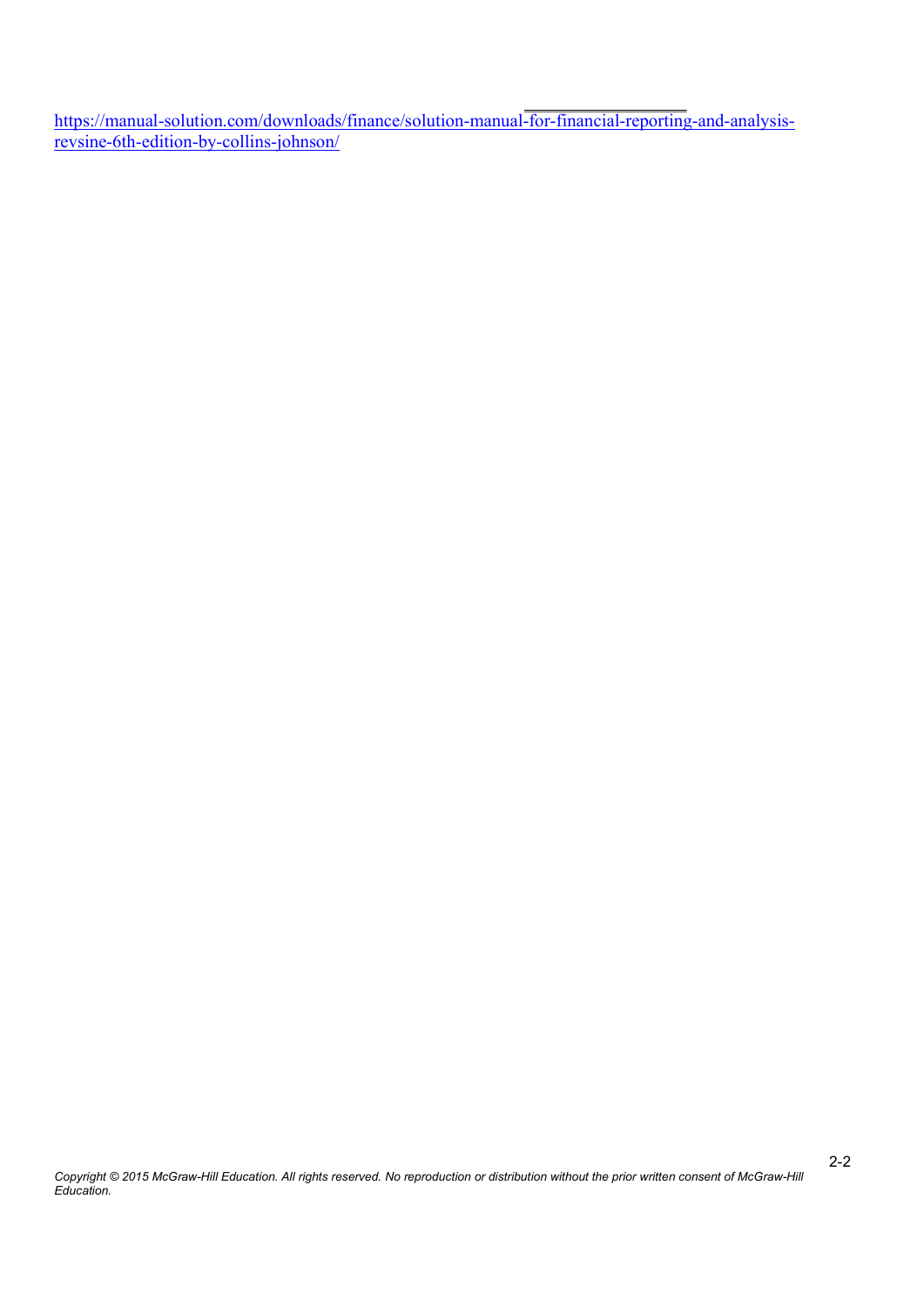https://manual-solution.com/downloads/finance/solution-manual-for-financial-reporting-and-analysisrevsine-6th-e**Mear 2014 Sales**son/

| Sales of gift certificates    | \$ | 250,000   |
|-------------------------------|----|-----------|
| Less: 10% not to be redeemed  |    | (25,000)  |
| Sold in 2014/redeemed in 2014 |    | (175,000) |
| Unearned revenue at 12/31/14  | S  | 50,000    |

Total unearned revenue at 12/31/14 is \$50,000.

#### E2-4. Determining when to recognize revenue

(AICPA adapted)

Generally, sales revenue is recognized at the date of delivery, because that generally is the time at which a sale (title has passed) has occurred. At that point the two criteria for revenue recognition were met; the revenue is (1) realized or realizable and (2) it is earned. Therefore, the amount of sales revenue recognized in 2014 is \$600,000 (200,000 gallons x \$3 = \$600,000).

#### E2-5. Converting from accrual to cash basis revenue (AICPA adapted)

 Under the cash basis of income determination, the company would not regard its ending accounts receivable as revenue but it would include beginning accounts receivable that are assured to be collected in cash during the current year( except for accounts written off). To find cash basis revenue, we have to subtract the increase in accounts receivable from the revenue figure:

| Accrual basis revenue                                                    | \$1,750,000 |
|--------------------------------------------------------------------------|-------------|
| + Beginning accounts receivable balance                                  | 375,000     |
| - Ending accounts receivable balance                                     | (505,000)   |
| - Write-offs of accounts receivable                                      | (20,000)    |
| Cash basis revenue (cash collections on accounts receivable) \$1,600,000 |             |

#### Alternate Solution:

| <b>Accounts Receivable</b> |           |             |                               |  |  |
|----------------------------|-----------|-------------|-------------------------------|--|--|
| Beginning balance          | \$375,000 |             |                               |  |  |
| Sales on account           | 1,750,000 |             |                               |  |  |
| (Accrual basis             |           |             |                               |  |  |
| revenue)                   |           |             |                               |  |  |
|                            |           | \$20,000    | Accounts receivable write-off |  |  |
|                            |           | \$1,600,000 | Solve for: Cash collections   |  |  |
| <b>Ending balance</b>      | \$505,000 |             |                               |  |  |
|                            |           |             |                               |  |  |

 $$375,000 + $1,750,000 - $20,000 - X = $505,000$  $X = $1,600,000$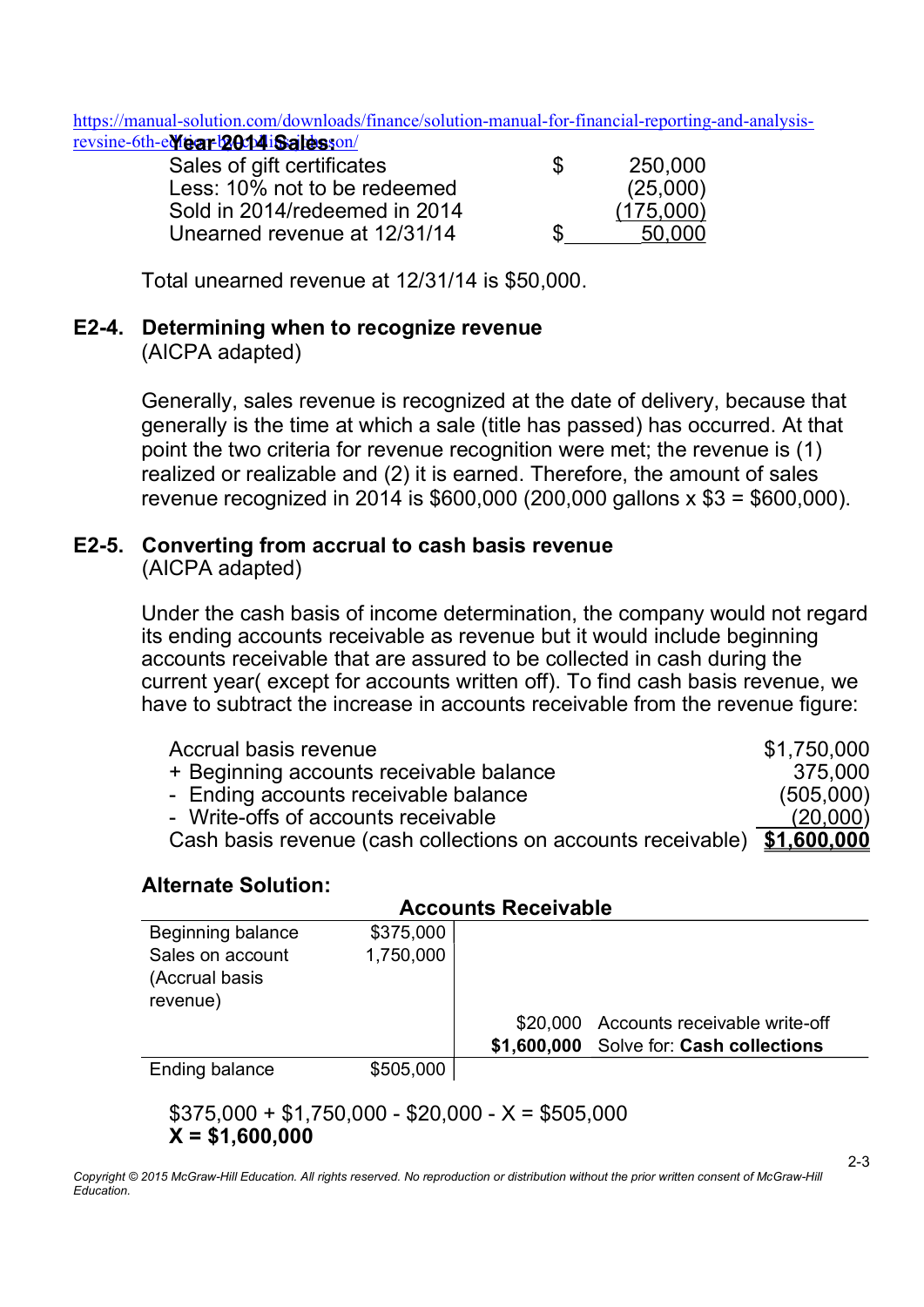#### https://manual-solution.com/downloads/finance/solution-manual-for-financial-reporting-and-analysis-

## <u>E2-6-6Converting from cash</u> to accrual basis revenue

(AICPA adapted)

To change Dr. Hamilton's revenue from cash basis to an accrual basis, we have to add the earned but uncollected accounts receivable and subtract the beginning accounts receivable collected in 2014 but earned in 2013. We also need to subtract fees collected in 2014 but not earned until 2015 (unearned fees on 12/31/14):

| Cash basis revenue                         | \$200,000 |
|--------------------------------------------|-----------|
| - Beginning accounts receivable (12/31/13) | (18,000)  |
| + Ending accounts receivable (12/31/14)    | 25,000    |
| - Unearned fees on 12/31/14                | (8,000)   |
| Accrual basis revenue                      | \$199,000 |

#### E2-7. Converting from accrual to cash basis expense (AICPA adapted)

 The total amount of insurance premiums paid in 2014 is equal to the insurance expense for 2014 plus the ending balance in prepaid insurance and less the beginning balance in prepaid insurance.

| 2014 Insurance expense                            | \$875,000 |
|---------------------------------------------------|-----------|
| + Ending balance in prepaid insurance 12/31/14    | 245,000   |
| - Beginning balance in prepaid insurance 12/31/13 | (210,000) |
| Insurance premiums paid in 2014                   | \$910,000 |

## Alternate Solution:

The amount of premiums paid can be determined from a T-account analysis of prepaid insurance.

|                                                                                                | <b>Prepaid Insurance</b> |           |                              |  |  |
|------------------------------------------------------------------------------------------------|--------------------------|-----------|------------------------------|--|--|
| <b>Beginning</b>                                                                               |                          |           |                              |  |  |
| balance                                                                                        | \$210,000                |           |                              |  |  |
| <b>Premiums paid</b>                                                                           | X                        | \$875,000 | Amounts charged to insurance |  |  |
|                                                                                                |                          |           | expense                      |  |  |
| Ending balance                                                                                 | \$245,000                |           |                              |  |  |
| $$210,000 + X - $875,000 = $245,000$<br>$X = $875,000 + $245,000 - $210,000$<br>$X = $910,000$ |                          |           |                              |  |  |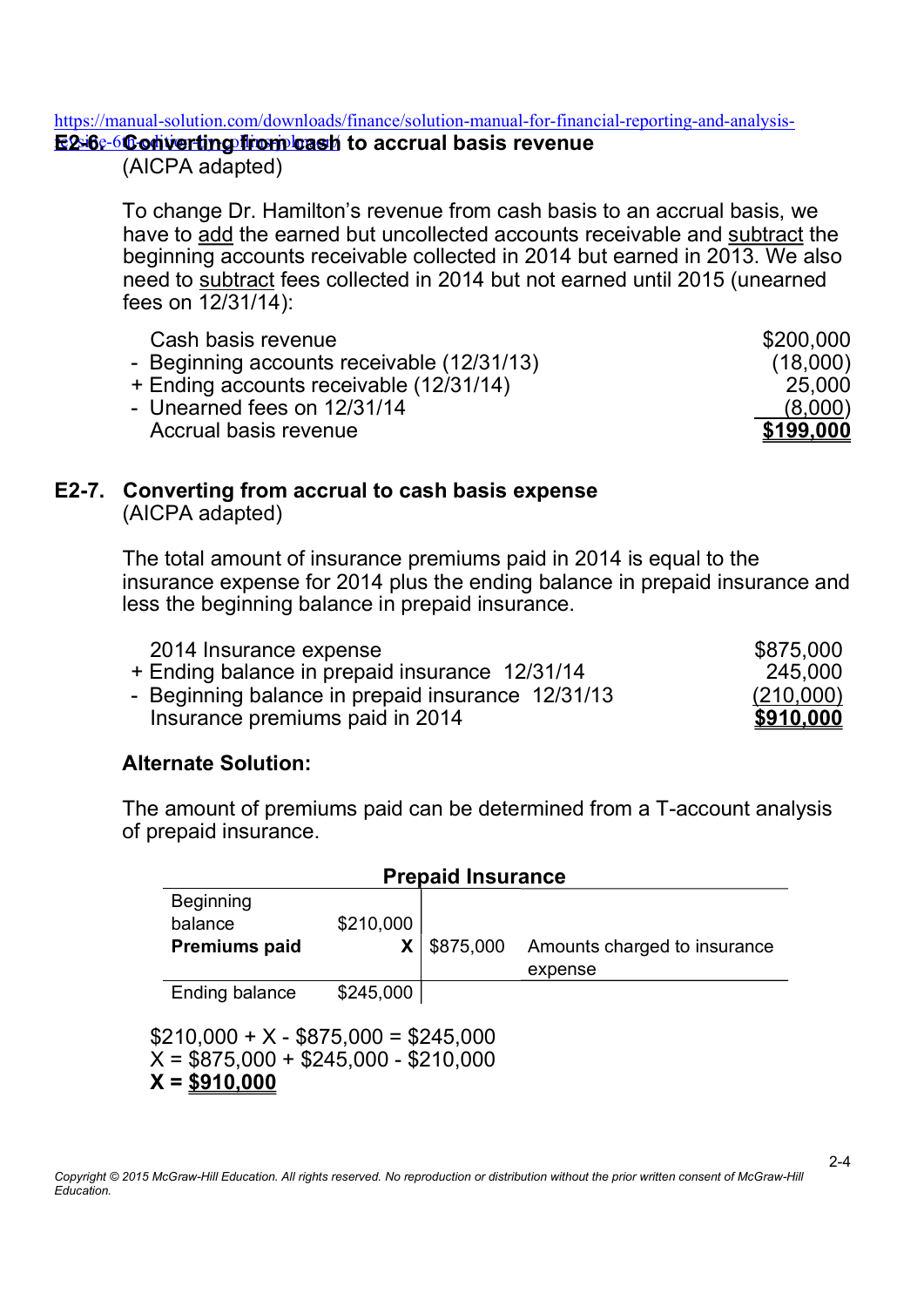#### <u>E2-8/nDetermining Gain (loss)ffrom/discontinued operations rting-and-analysis-</u> <u>E2-8/nDetermining Gain (loss) from discontinued operations i</u>

revsine-6th-edition-by-collins-johnson/

| <b>Munnster Corporation</b><br><b>Partial Income Statement</b><br>For the Years Ended December 31                                 |                |               |  |               |
|-----------------------------------------------------------------------------------------------------------------------------------|----------------|---------------|--|---------------|
|                                                                                                                                   |                | <u> 2014 </u> |  | <u> 2013 </u> |
| **Income from continuing operations,                                                                                              |                |               |  |               |
| before taxes                                                                                                                      | $\mathfrak{L}$ | 1,405,000 \$  |  | 920,000       |
| Income tax expenses                                                                                                               |                | 421,500       |  | 276,000       |
| Income from continuing operations after<br>taxes                                                                                  |                | 983,500       |  | 644,000       |
| Discontinued operations:                                                                                                          |                |               |  |               |
| Loss from discontinued division, net of                                                                                           |                |               |  |               |
| tax benefits of \$151,500 in 2014 and                                                                                             |                |               |  |               |
| \$51,000 in 2013                                                                                                                  |                | (353,500)     |  | (119,000)     |
| Gain from sale of discontinued division,                                                                                          |                |               |  |               |
| net of taxes expense of \$105,000                                                                                                 |                | 245,000       |  |               |
| Net income                                                                                                                        | $\mathfrak{L}$ | $875,000$ \$  |  | 525,000       |
| **Income from continuing operations, before taxes excludes the losses from<br>discontinued division and is calculated as follows: |                |               |  |               |
|                                                                                                                                   |                | 2014          |  | 2013          |
| Income from continuing operations, before                                                                                         |                |               |  |               |
| taxes                                                                                                                             | \$             | 900,000 \$    |  | 750,000       |
| Loss from discontinued division, before taxes                                                                                     |                | 505,000       |  | 170,000       |
| Income from continuing operations, before taxes                                                                                   |                |               |  |               |
| (excluding losses from discontinued division):                                                                                    | \$             | 1,405,000 \$  |  | 920,000       |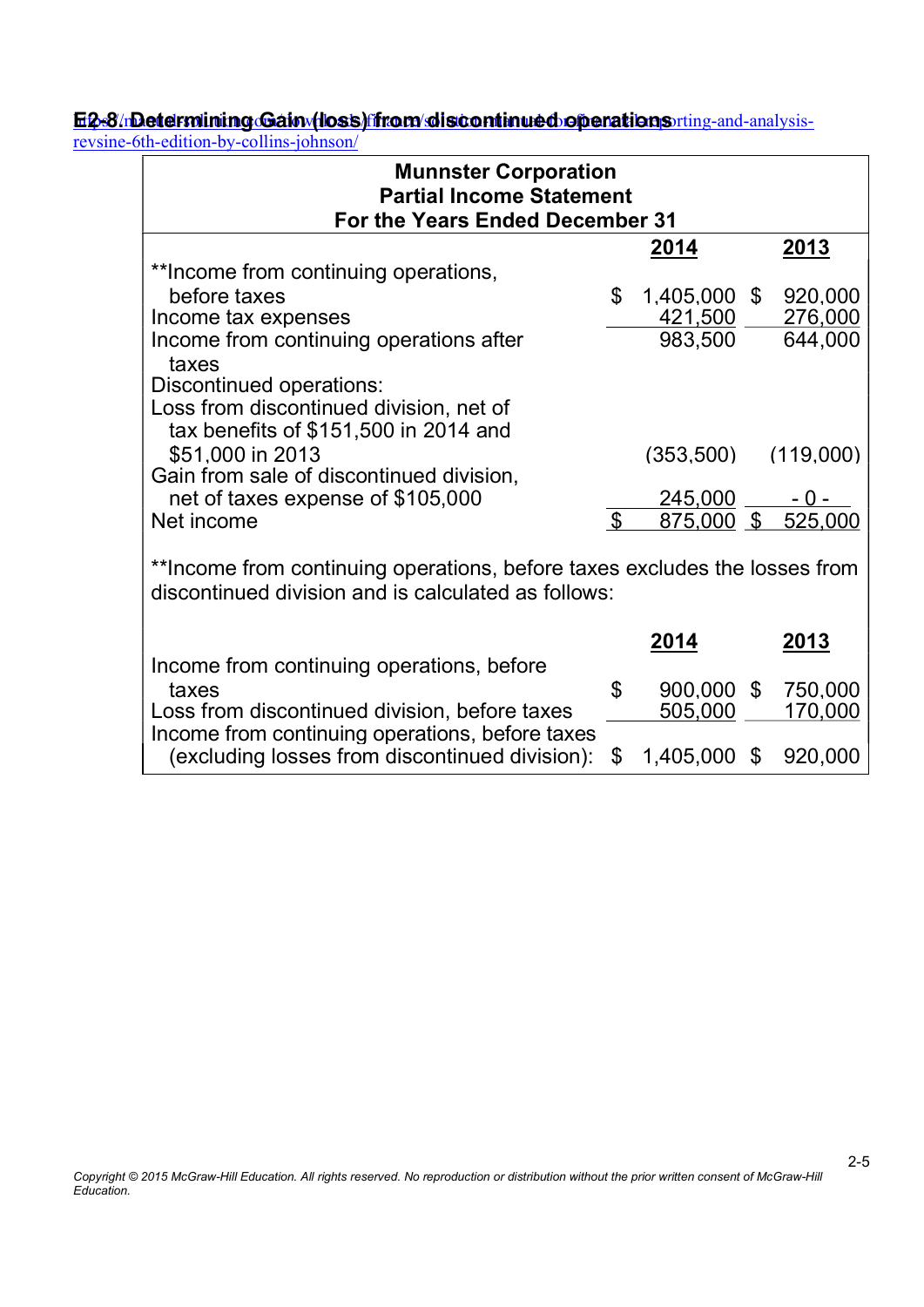#### E2-9. Determining loss on discontinued operations

Under, results of operations on an operating segment or component of an entity classified as held for sale are to be reported in discontinued operations in the periods in which they occur (net of tax effects). For Revsine, the loss from operations for the discontinued segment would be \$350,000 determined as follows:

| Loss from 1/1/14 to 8/31/14        | (\$300,000) |
|------------------------------------|-------------|
| Loss from 9/1/14 to 12/31/14       | (\$200,000) |
| Total pre-tax loss                 | (\$500,000) |
| Tax benefit at 30%                 | 150,000     |
| Operating loss, net of tax effects | (\$350,000) |

None of the expected profit from operating the segment or component for Revsine in 2015 or the estimated gain on sale is recognized in 2014. These amounts will be recognized in 2015 as they occur.

# Period Cost | Product Cost Matched with sales as inventory cost Depreciation on office building and the set of the X Insurance expense for factory building | values and values are values of  $\mathsf{X}$ Product liability insurance premium and the X Transportation charges for raw materials | Transportation charges for raw materials | X Factory repairs and maintenance  $\overline{X}$  x Rent for inventory warehouse\* The state of the X Cost of raw materials and the set of raw materials and the set of  $\vert x \vert$ Factory wages and the set of the set of the set of the set of the set of the set of the set of the set of the set of the set of the set of the set of the set of the set of the set of the set of the set of the set of the se Salary to chief executive officer  $\vert$  X Depreciation on factory **X** and  $\vert$  **X** and  $\vert$  X Bonus to factory workers **X** and  $\vert$  X Salary to marketing staff **X** and  $\vert$  X

# E2-10. Determining period vs. product costs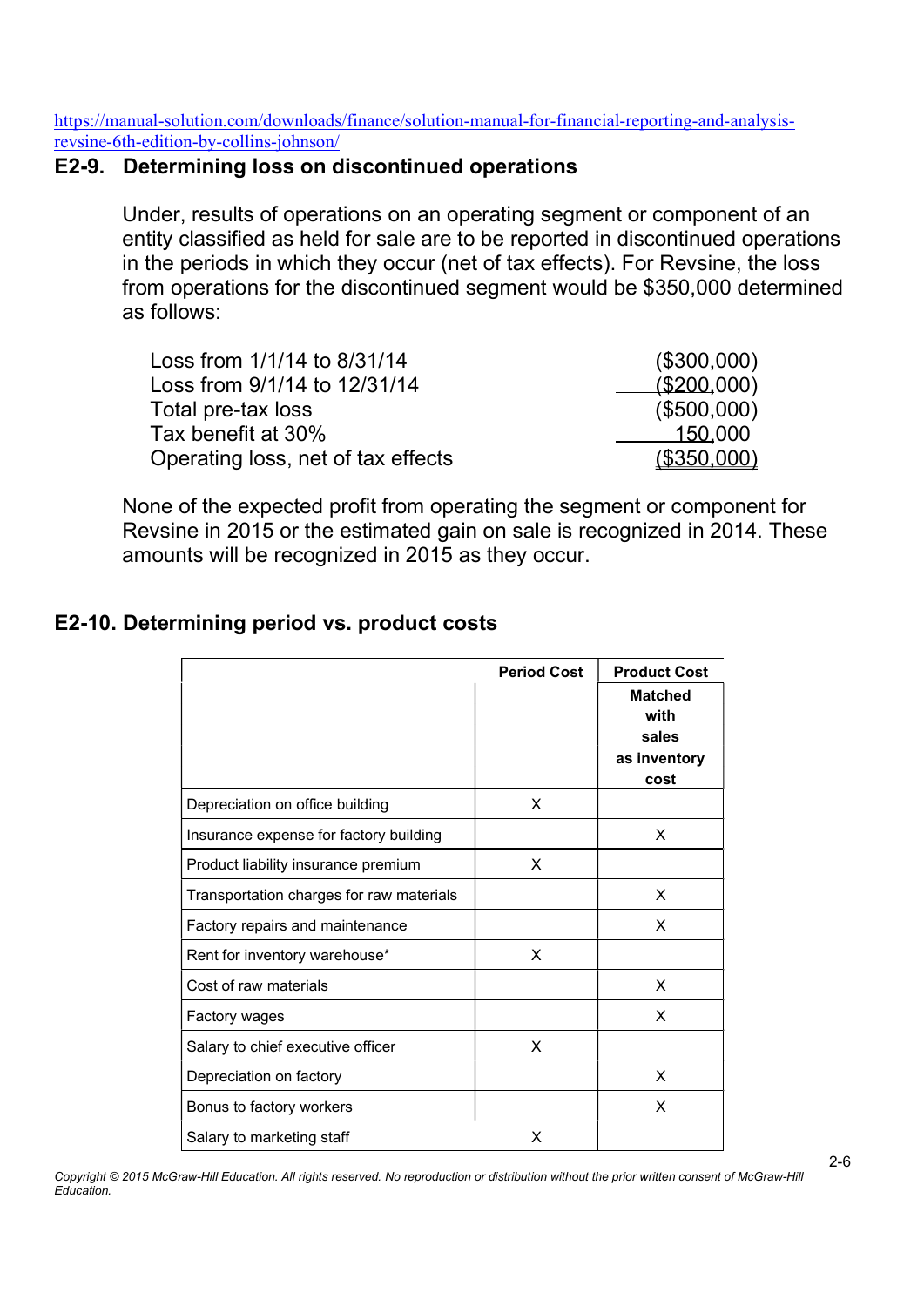<u>https://manual-so**lution.** sem</u>/downloads/finance/solution-manual-for-financial-reporting-and-analysisrevsine-6th-editi

| <u>CH-DY-COHILIS-JOHNSON</u><br>Bad debt expense** |  |
|----------------------------------------------------|--|
| Advertising expense                                |  |
| Research and development                           |  |
| Warranty expense***                                |  |
| Electricity for plant                              |  |

\*Rent for inventory warehousing can be argued to be product costs and included as part of inventory costs. However, many companies expense this cost as a period expense because of materiality considerations.

\*\* Bad debt expense is typically deducted from sales to arrive at Net Sales. We show it as a period cost because it is not shown as an inventory cost that is shown as part of Cost of goods sold.

\*\*\*Warranty expense is matched against sales in the period in which the products subject to warranties are sold, not when the warranty costs are incurred. However, it is not an inventory cost that becomes part of cost of goods sold. Therefore, we show it as a period expense.

#### E2-11. Cash versus accrual analysis

To report Kelly Plumbing Supply's revenues on an accrual basis, we need to subtract the accounts receivable collected in December but earned in November and add the sales on account made during December to the cash received from customers during December 2014.

To report Kelly Plumbing's expenses on an accrual basis, we have to subtract the cash paid to suppliers in December for inventory purchased and used in November and add inventory that was purchased in November and used in December to the cash paid to suppliers for inventory during December 2014.

| Cash received from customers during December 2014<br>Cash received in December for November accounts receivable<br>December sales made on account-collected in January<br><b>Accrual basis revenues</b> | \$387,000<br>(139,000)<br>141,000<br>\$389,000 |
|---------------------------------------------------------------------------------------------------------------------------------------------------------------------------------------------------------|------------------------------------------------|
| Cash paid to suppliers for inventory during December 2014<br>Payments for inventory purchased and used in November<br>Inventory purchased in November but used in December<br>Accrual basis expenses    | \$131,000<br>(19,000)<br>39,000<br>\$151,000   |
| Accrual basis revenues<br>Less: Accrual basis expenses                                                                                                                                                  | \$389,000<br>(151,000)                         |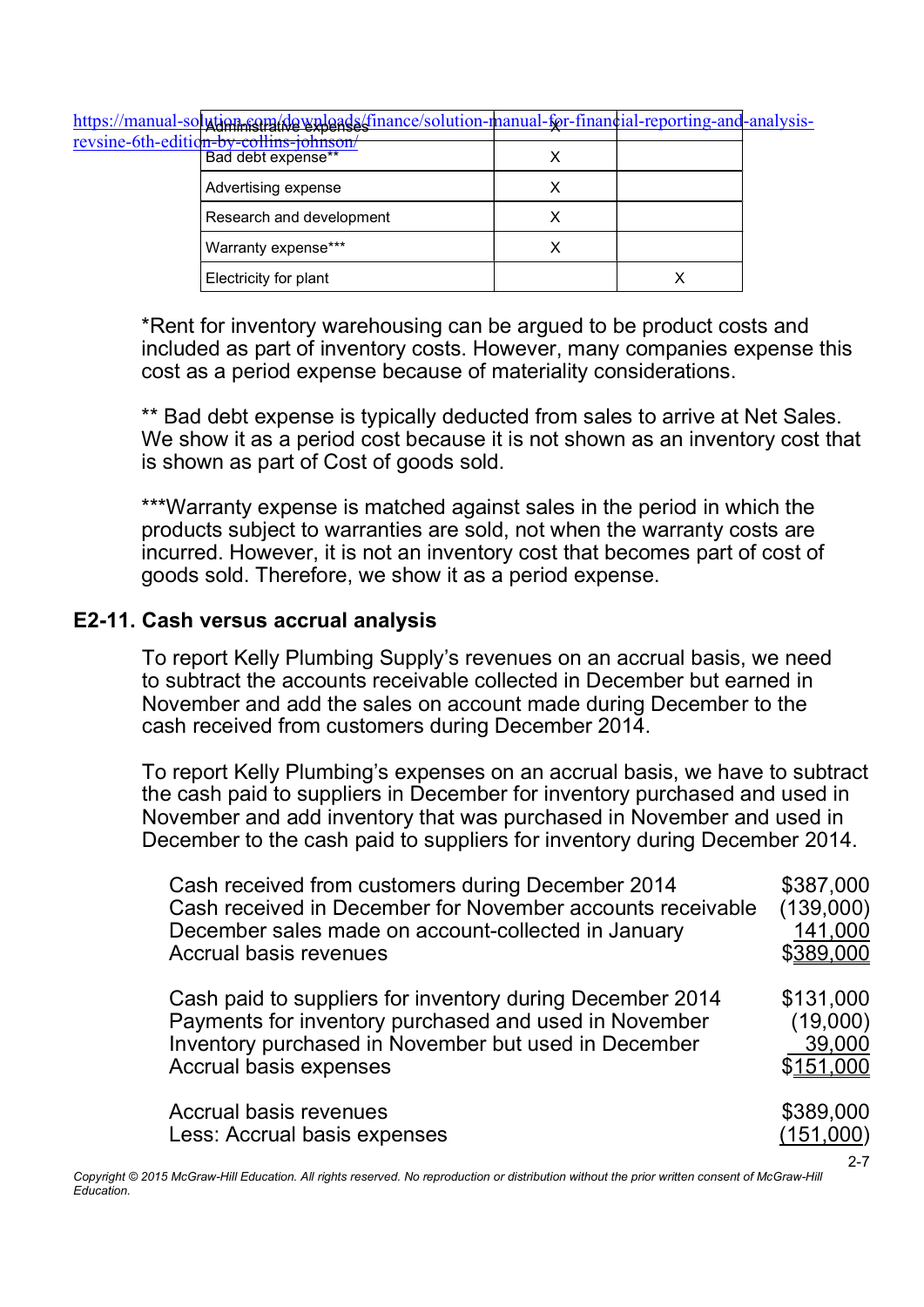https://manua**Croissoprofit/dowtheds/fonthoofoDeoember**il-for-financial-reporting-and-analy<u>\$25</u> revsine-6th-edition-by-collins-johnson/ Grossoprofit/for the daton the of December 1-for-financial-reporting-and-anal \$238,000

# E2-12. Determining effect of omitting year-end adjusting entries

| $OS = overstate$<br>$US =$ understated<br>$NE = no effect$                                          |                             |                                   |                             |
|-----------------------------------------------------------------------------------------------------|-----------------------------|-----------------------------------|-----------------------------|
| <b>Item</b><br>1. Supplies Inventory                                                                | <b>Assets</b>               | <b>Liabilities</b>                | <b>Net</b><br><b>Income</b> |
| Direction of effect<br>Dollar amount of effect                                                      | <b>OS</b><br>\$9,0001       | <b>NE</b>                         | <b>OS</b><br>\$9,000        |
| <sup>1</sup> Expense not recorded = $$12,000 - $3,000$                                              |                             |                                   |                             |
| 2. Unearned Revenue<br>Direction of effect<br>Dollar amount of effect                               | <b>NE</b>                   | <b>OS</b><br>$$6,000^2$           | <b>US</b><br>\$6,000        |
| <sup>2</sup> Revenue not recorded = $$6,000$ from July 1, 2014 to December 31, 2014                 |                             |                                   |                             |
| 3. Gasoline Expense<br>Direction of effect<br>Dollar amount of effect                               | <b>NE</b>                   | <b>US</b><br>$$2,500^3$           | <b>OS</b><br>\$2,500        |
| $3$ Gasoline expense not recorded = \$2,500                                                         |                             |                                   |                             |
| 4. Interest Expense<br>Direction of effect<br>Dollar amount of effect                               | <b>NE</b>                   | <b>US</b><br>\$4,500 <sup>4</sup> | <b>OS</b><br>\$4,500        |
| <sup>4</sup> Interest expense for 9 months not accrued = $$50,000 \times 0.12 \times 9/12 = $4,500$ |                             |                                   |                             |
| <b>5. Depreciation Expense</b><br>Direction of effect<br>Dollar amount of effect                    | OS<br>\$10,000 <sup>5</sup> | <b>NE</b>                         | OS<br>\$10,000              |

 $5$ Depreciation expense not recorded = \$30,000/3 = \$10,000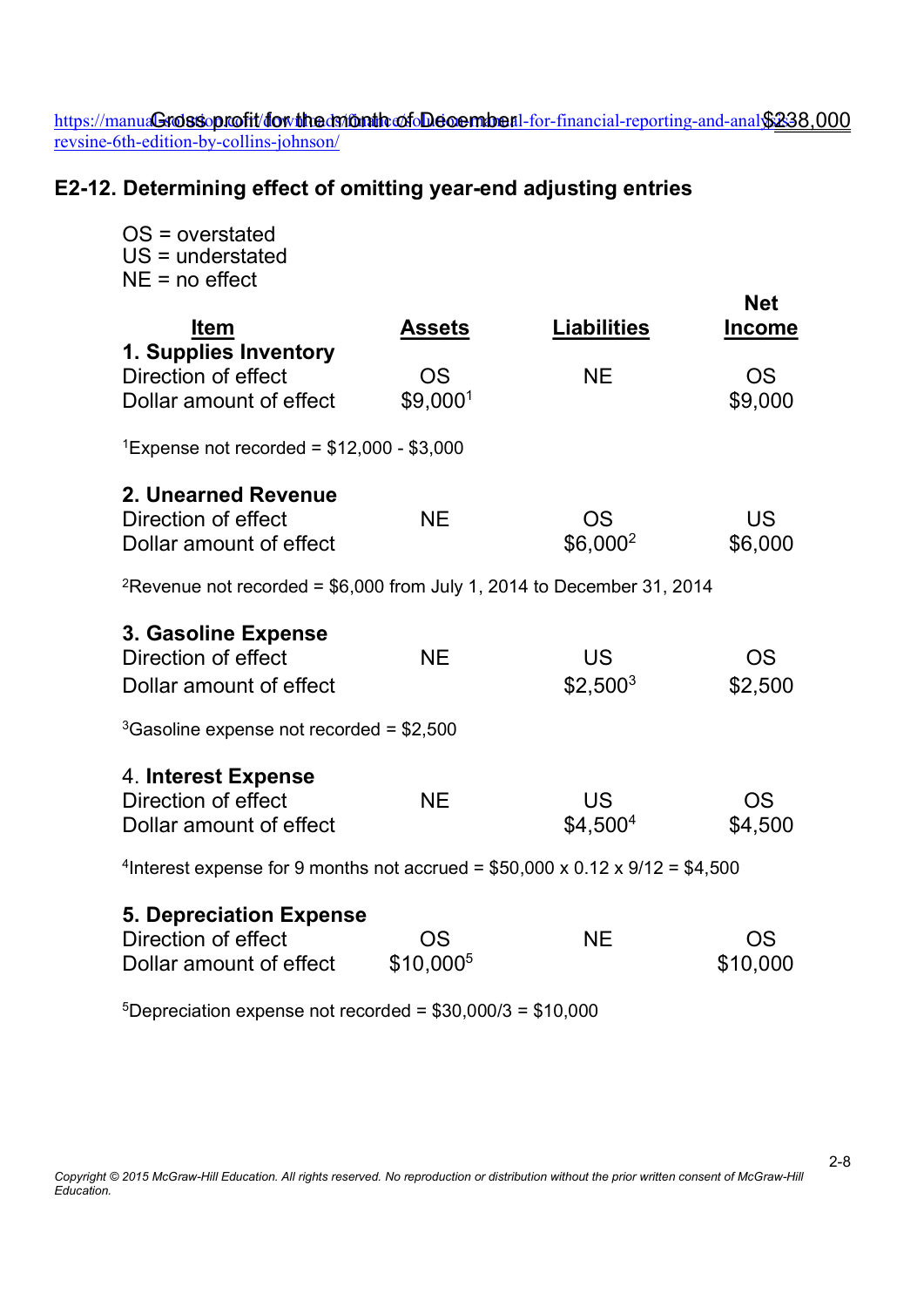https://manual-solution.com/downloads/finance/solution-manual-for-financial-reporting-and-analysis-

E2-13. Preparing a multiple-step income statement

| <b>Hardrock Mining Co.</b><br><b>Income Statement</b><br>Year Ended December 31, 2014<br>(\$ in 000) |             |
|------------------------------------------------------------------------------------------------------|-------------|
| Net sales                                                                                            | \$5,281,954 |
| Cost of products sold                                                                                | (4,765,505) |
| <b>Gross Profit</b>                                                                                  | \$516,449   |
| Marketing, administrative and other expenses                                                         | (193, 147)  |
| Interest expense                                                                                     | (17, 143)   |
| Investment losses*                                                                                   | (57, 752)   |
| Restructuring charges                                                                                | (8,777)     |
| Earnings before income taxes                                                                         | \$239,630   |
| Provision for income taxes                                                                           | (71, 889)   |
| Income before extraordinary item                                                                     | \$167,741   |
| Extraordinary gain, net of income tax effect of \$3,600**                                            | 8,400       |
| Net income                                                                                           | \$176,141   |
| Earnings per common share:                                                                           |             |
| Income before extraordinary item                                                                     | \$16.77     |
| Extraordinary gain, net of income tax effect                                                         | 0.84        |
| Net income                                                                                           | \$17.61     |

The "Other, net" caption as originally reported is broken down as follows:

| \$54,529 |
|----------|
| (8.777)  |
| 12.000   |
| \$57,752 |
|          |

The gain related to the property taken by the government under its "eminent domain" rights qualifies for extraordinary gain treatment because such takings meet the unusual and infrequent test. Extraordinary items are presented "net of tax" as calculated below. The "restructuring loss" may be infrequent, but would not be considered unusual, thus it is not extraordinary and should be separately disclosed as a component of operating income. Removing these two items from "Other, net" leaves only the investment losses in the original caption, which should be relabeled "investment losses."

| ** Extraordinary item                             | \$12,000 |
|---------------------------------------------------|----------|
| Income taxes on extraordinary item (30% tax rate) | 3,600    |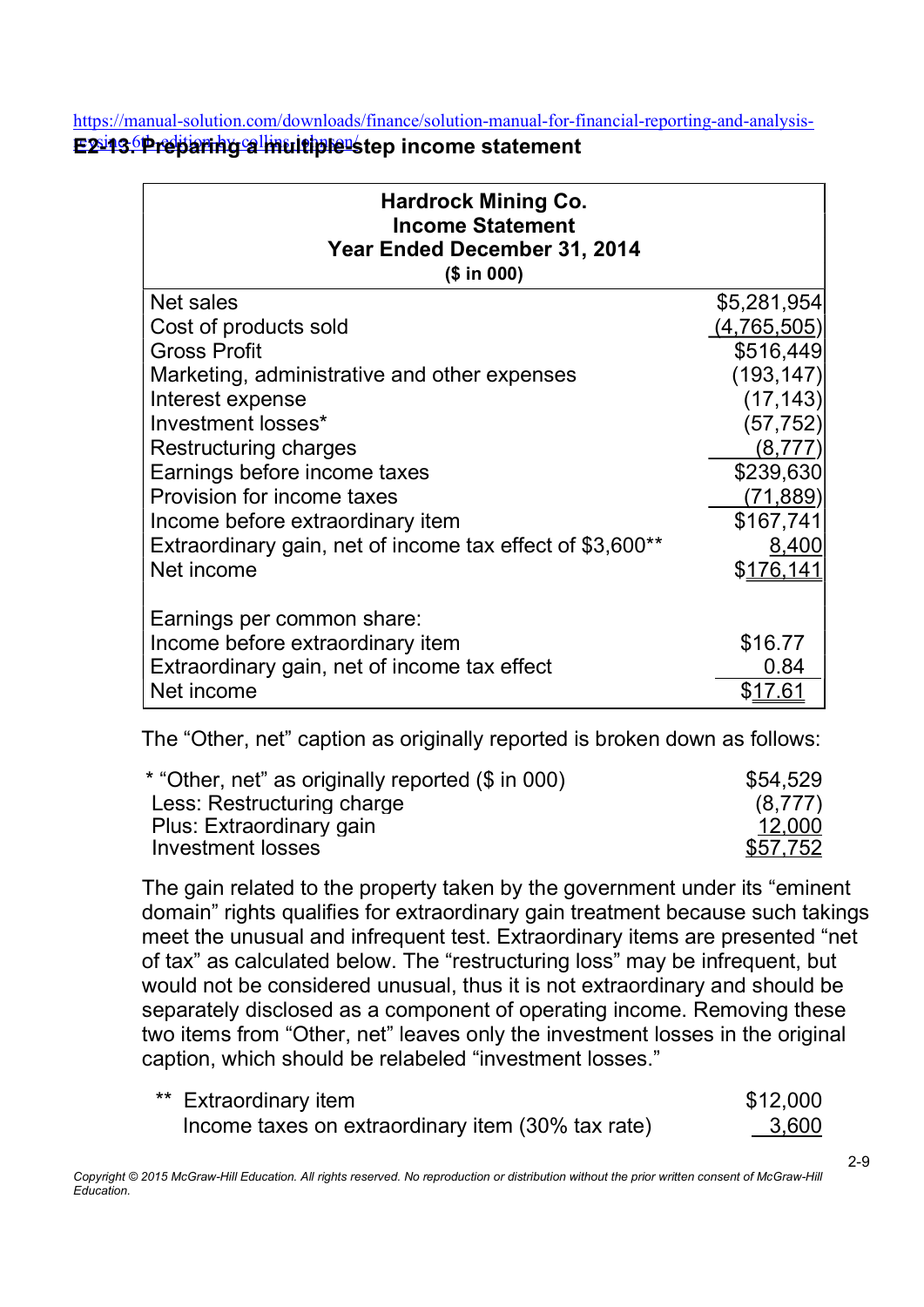https://manual-<del>Ex</del>t**riaordin/ary item shet of taxes** on-manual-for-financial-reporting-and-a\$<u>8y400</u> revsine-6th-edition-by-collins-johnson/

The foreign currency loss (\$55,000) does not surpass any reasonable materiality threshold (e.g., greater than 1% of net income) so it may remain in "marketing, administrative and other expenses." Had this loss been material, separate disclosure as a component of operating income would be warranted.

Per share disclosures are required on the face of the income statement for income from operations and items that follow on the income statement.

# E2-14. Preparing income statement with irregular items

| <b>KEW Corporation</b><br><b>Partial Income Statement</b>                                   |        |                            |
|---------------------------------------------------------------------------------------------|--------|----------------------------|
| For the Year Ended December 31, 2014                                                        |        |                            |
| Income from continuing operations                                                           |        |                            |
| before income taxes                                                                         |        | $$4,344,000**$             |
| Income tax expense                                                                          |        | (1,520,400)                |
| Income from continuing operations                                                           |        | \$2,823,600                |
| Discontinued operations:                                                                    |        |                            |
| Loss from operation of discontinued<br>division, net of tax benefit of \$227,500            |        | (422,500)                  |
| Loss from disposal of discontinued                                                          |        |                            |
| division, net of tax benefit of \$84,000                                                    |        | (156,000)                  |
| Income before extraordinary item                                                            |        | \$2,245,100                |
| Extraordinary loss, net of income tax                                                       |        |                            |
| benefit of \$138,250                                                                        |        | (256, 750)                 |
| Net income                                                                                  |        | \$1,988,350                |
| Earnings per common share:<br>Income from continuing operations<br>Discontinued operations: | \$     | 5.65                       |
| Loss from operation of discontinued<br>division<br>Loss from disposal of discontinued       | \$     | (0.85)                     |
| division                                                                                    |        | (0.31)                     |
| Income before extraordinary item                                                            |        | 4.49                       |
| <b>Extraordinary loss</b>                                                                   | சிசைக் | (0.51)                     |
| Net income                                                                                  |        | 3.98                       |
| *Cost of machinery sold during 2014<br>Less: Accumulated depreciation                       |        | \$<br>300,000<br>(225,000) |
| Book value of machinery                                                                     |        | $\mathfrak{L}$<br>75,000   |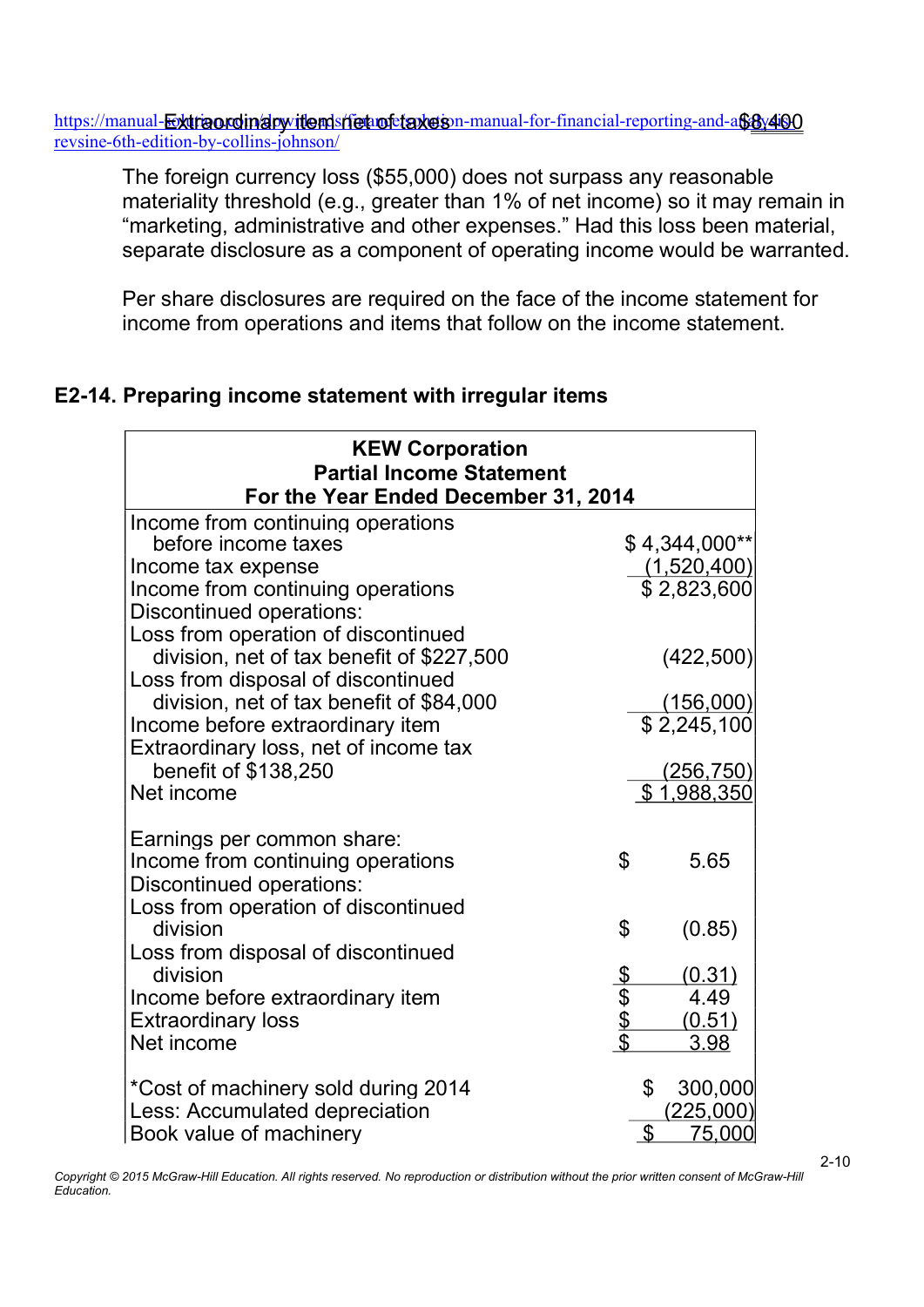| Selling price of machinery                      | S | 85,000    |
|-------------------------------------------------|---|-----------|
| Less: Book value of machinery                   |   | (75,000)  |
| Gain on sale of machinery                       |   | 10,000    |
| **Income from continuing operations as reported |   | 4,350,000 |
| Write off uncollectible note                    |   | (16,000)  |
| Gain on sale of machinery                       |   | 10,000*   |
| Income from continuing operations before taxes  |   | 4,344,000 |

Note to the instructor: Because KEW occasionally sells used machinery, the machinery sale described in the problem should be separately disclosed as a component of operating income, not as an irregular item. The expropriation loss is among the items cited in the text as typically being extraordinary items. The stated fact that KEW had no other foreign operations reinforces—from KEW's perspective—the unusual and infrequent nature of this loss.

## E2-15. Change in inventory methods

| <b>Requirement 1:</b><br>Retained earnings balance at January 1, 2014,<br>using LIFO<br>Increased pretax income prior to 2014 using<br><b>FIFO</b><br>Less: income tax at 30%<br>Cumulative net income and thus retained | \$80,000<br>(24,000) | \$1,750,000           |
|--------------------------------------------------------------------------------------------------------------------------------------------------------------------------------------------------------------------------|----------------------|-----------------------|
| earnings would have been higher by<br>Retained earnings balance at January 1, 2014,<br>using FIFO                                                                                                                        |                      | 56,000<br>\$1,806,000 |
| <b>Requirement 2:</b><br>1/1/2014 To record a change in inventory method<br><b>DR</b> Inventory (increase inventory to FIFO)                                                                                             | \$80,000             |                       |

| <b>CR</b> Retained earnings (additional income           |          |
|----------------------------------------------------------|----------|
| If FIFO had been used)                                   | \$56,000 |
| <b>CR</b> Deferred tax liability $(30\% \times $80,000)$ | 24,000   |

## E2-16. Income statement presentation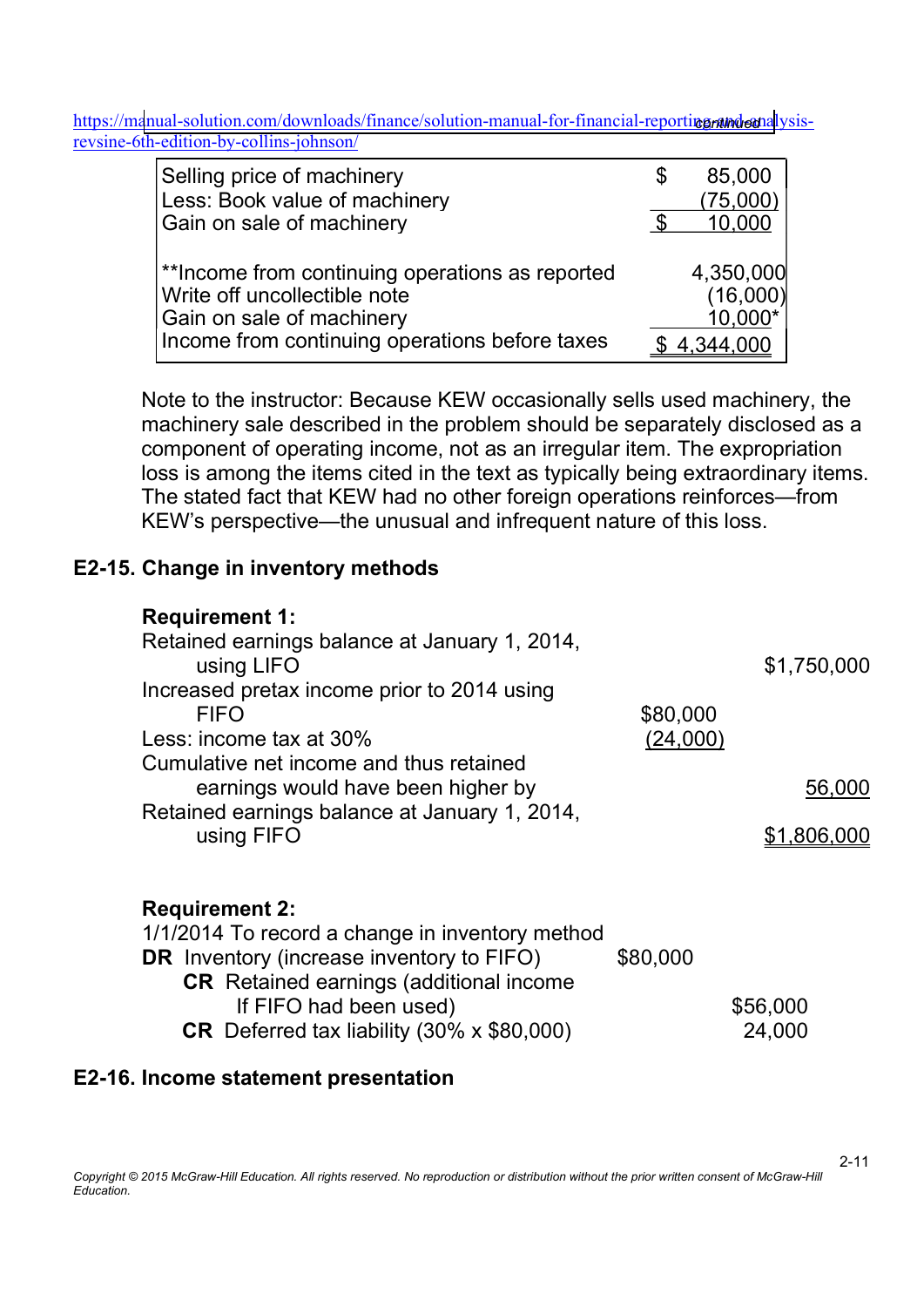https://manvelnpl1ttjsna oliscontinued reperation and would fappear on the indomeysisrevsine-6that time ht below income from continuing operations. To qualify for

discontinued operation treatment, the sold component must be separable, both operationally and financially, from the rest of the operation. Further, Krewatch cannot have any significant continuing involvement in the operations of the sold component. These conditions appear to be met..

Event 2 would be reported as a special, nonrecurring or unusual item and thus would be included in income from continuing operations. Restructurings may be infrequent, but they are not that unusual in today's business environment so this event is not an extraordinary item.

Event 3 is an extraordinary item and would appear on the income statement below income from continuing operations. To qualify for extraordinary treatment, an extinguishment now must meet the unusual and infrequent test. Given that the retired bonds were the only ones issued in the company's history, this test appears to be met.

Event 4 is a change in accounting principle and would require retrospective application (i.e., prior year income statement numbers presented for comparative purposes would be restated to reflect the average cost method of inventory costing. The current year income statement numbers would be based on applying the average cost method. The effect of the accounting principle change on the current period income numbers would be disclosed in a note to the financial statements explaining the accounting change.

Event 5 is a change in accounting estimate and thus would be included in income from continuing operations. No special income statement disclosure of this event is required. Depreciation expense in 2014 (and beyond) will be calculated using the (new) shorter lives. The range of equipment lives used for depreciation purposes may need to be adjusted in the notes to Krewatch's financial statements.

Event 6 is a special, nonrecurring or unusual item and thus would be included in income from continuing operations. Inventory write-offs may be infrequent, but they are not unusual so this event is not an extraordinary item.

Event 7 is a special, nonrecurring or unusual item and thus would be included in income from continuing operations. Equipment sales are considered a normal part of ongoing business activity.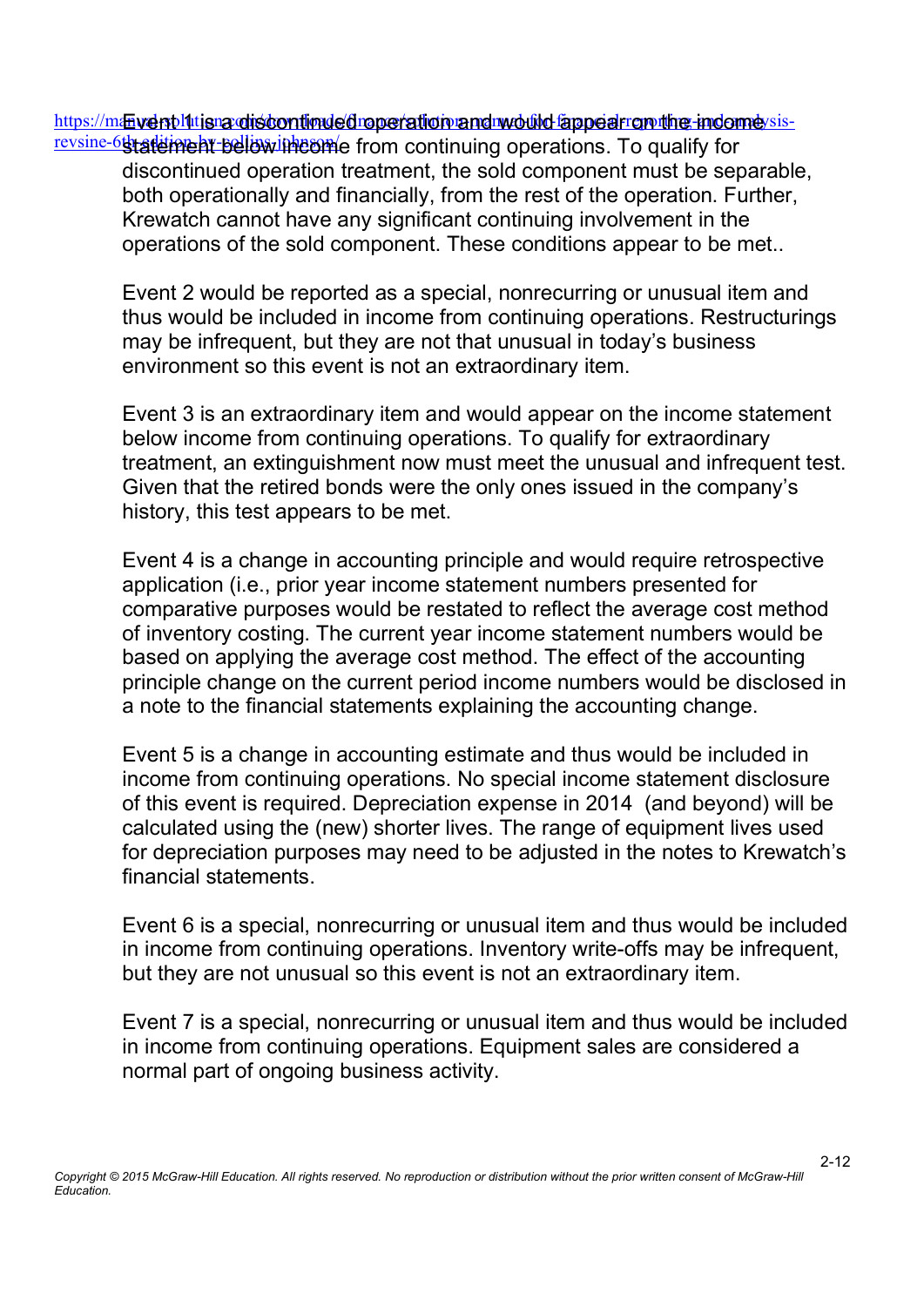E2-17naComprehensive income ance/solution-manual-for-financial-reporting-and-analysisrevsine-6th-edition-by-collins-johnson/

| <b>JDW Corporation</b><br><b>Income Statement and Statement</b><br>of Comprehensive Income<br>For the Year Ended December 31, 2014 |     |             |
|------------------------------------------------------------------------------------------------------------------------------------|-----|-------------|
| <b>Sales</b>                                                                                                                       |     | \$2,929,500 |
| Cost of goods sold                                                                                                                 |     | (1,786,995) |
| Gross profit                                                                                                                       |     | 1,142,505   |
| Selling and administrative expenses                                                                                                |     | (585,900)   |
| Income from operations, before income taxes                                                                                        |     | 556,605     |
| Income taxes                                                                                                                       |     | (166, 982)  |
| Net income                                                                                                                         | - S | 389,623     |
| Net income                                                                                                                         | \$  | 389,623     |
| Unrealized holding loss, net of tax of \$6,600                                                                                     |     | (15, 400)   |
| Foreign currency translation adjustment                                                                                            |     | 26,250      |
| Unrealized loss from pension adjustment, net                                                                                       |     |             |
| of tax of \$2,100                                                                                                                  |     |             |
| Comprehensive income                                                                                                               |     | 395.5       |

# E 2-18. Reporting of Revaluations in OCI.

- 1. Revaluations occur when the company hires and then receives a valuation report from a professional appraiser. The company has no current interest in selling the land or property, plant, and equipment, so any changes in value are unrealized. Because these changes in value are unrealized and the company has no current interest in realizing them through a sales transaction, the changes in value are reported in Other Comprehensive Income. If the company were to actually sell the property to realize the changes in value, then the changes would appear in Net Income.
- 2. The values of land and property, plant, and equipment went up because the company reports the Revaluation changes as a positive increase in Other Comprehensive Income.
- 3. U.S. GAAP does not allow for upward Revaluation of land or property, plant, and equipment. Therefore there would be no entry observed for Revaluation in Other Comprehensive Income.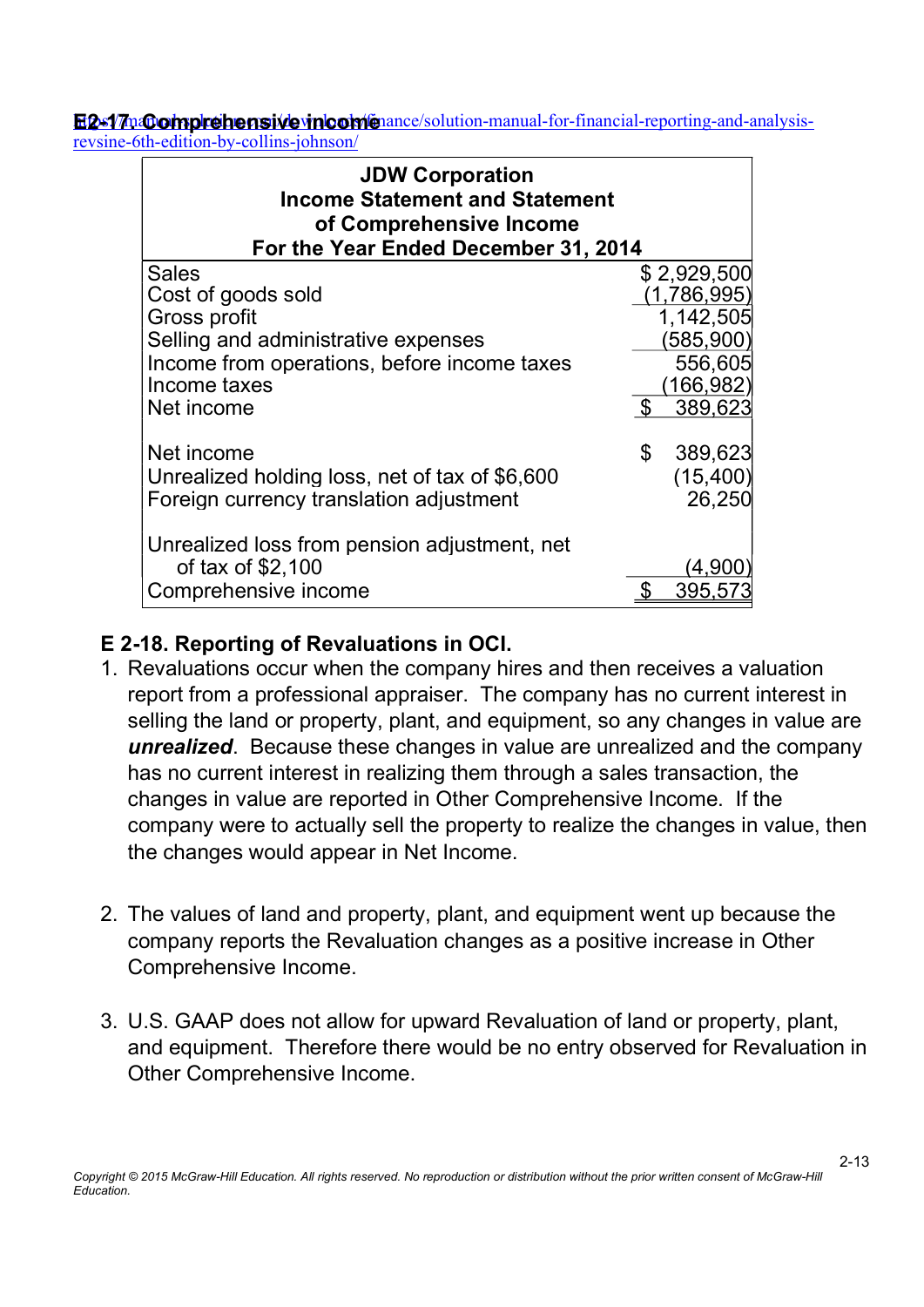https://manual-solution.com/downloads/finance/solution-manual-for-financial-reporting-and-analysis-<u>E2-196Calculating EPS hnson/</u>

- 1. Net income Preferred stock dividend =  $$10.5 $2 = $8.5$  million
- 2. Weighted Average number of common shares  $= 0.25 \times 20 + 0.75 \times 26 = 24.5$  million shares
- 3. EPS = \$8.5/24.5 = \$0.347 per share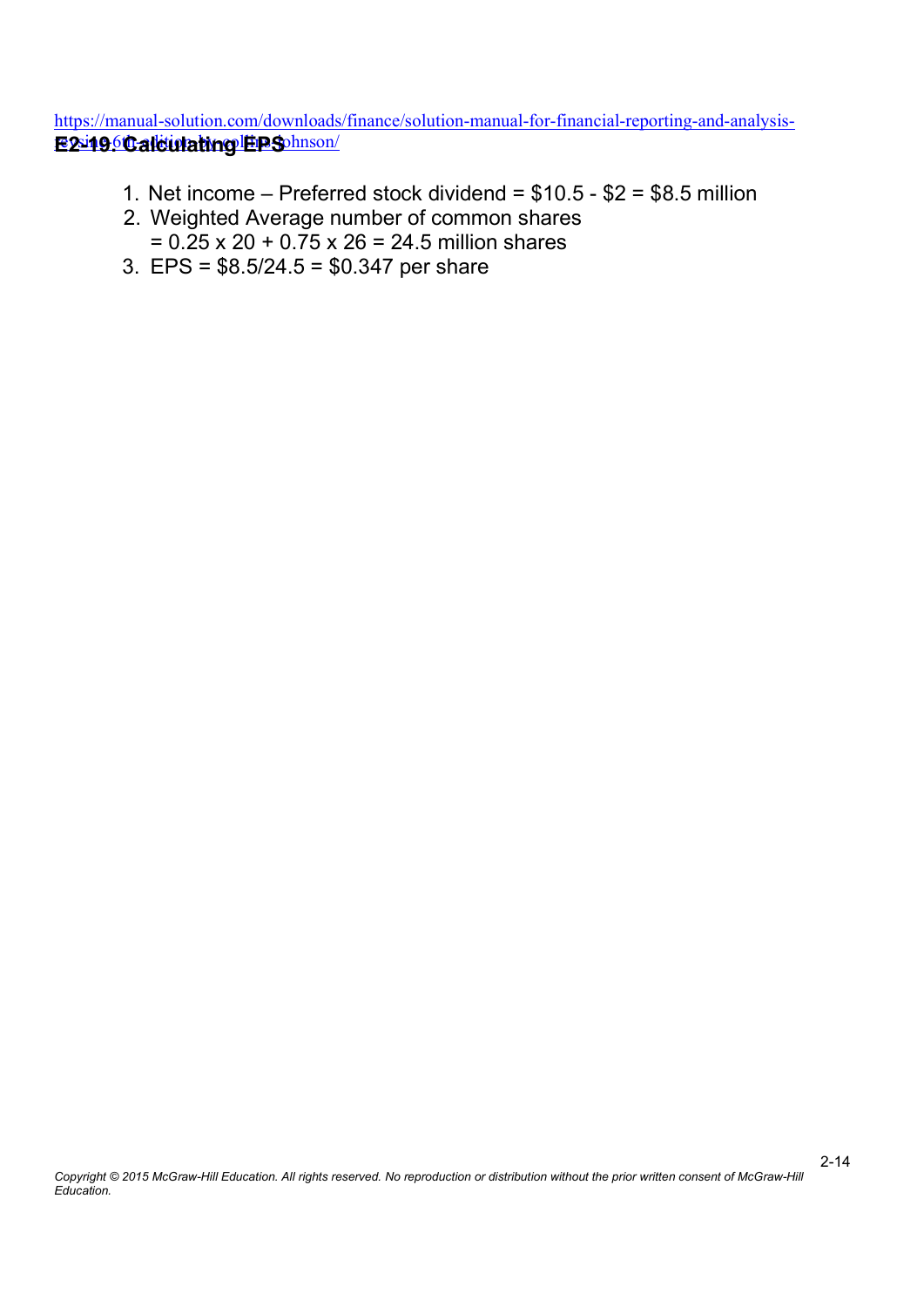# Financial Reporting and Analysis (6<sup>th</sup> Ed.) Chapter 2 Solutions Accrual Accounting and Income Determination Problems

## Problems

## P2-1. Determining royalty revenue

(AICPA adapted)

Royalty revenue should be recognized when earned, regardless of when the cash is collected. Royalty revenue earned from 12/1/13 to 5/31/14 is \$240,000 (30% x \$800,000). Since 12/31/13 Royalties receivable was \$40,000, that portion of the \$240,000 was earned in 2013. Therefore, royalty revenue earned from 1/1/14 to 5/31/14 is \$200,000 (\$240,000 - \$40,000). Royalty revenues earned from 6/1/14 to 11/30/14 were \$180,000 (30% x 600,000), and the amount earned from 12/1/14 to 12/31/14 was \$30,000 (30% x 100,000). The total 2014 revenue is \$410,000 as shown below.

| Earned 12/1/13 to 5/31/14 (30% x \$800,000)  | \$240,000 |
|----------------------------------------------|-----------|
| Less amount earned 12/1/13 to 12/31/13       | (40,000)  |
| Earned 1/1/14 to 5/31/14                     | 200,000   |
| Earned 6/1/14 to 11/30/14 (30% x \$600,000)  | 180,000   |
| Earned 12/1/14 to 12/31/14 (30% x \$100,000) | 30,000    |
| Amount earned in 2014                        | \$410,000 |

#### P2-2. Preparing Journal entries and statement

#### Requirement 1: Journal Entries

- 1/1/14: To record entry for cash contributed by owners **DR** Cash \$200,000 CR Contributed capital  $$200,000$
- 1/1/14: To record entry for rent paid in advance **DR** Prepaid rent \$24,000 **CR** Cash \$24,000

## 3/1/14: No entry upon signing of contract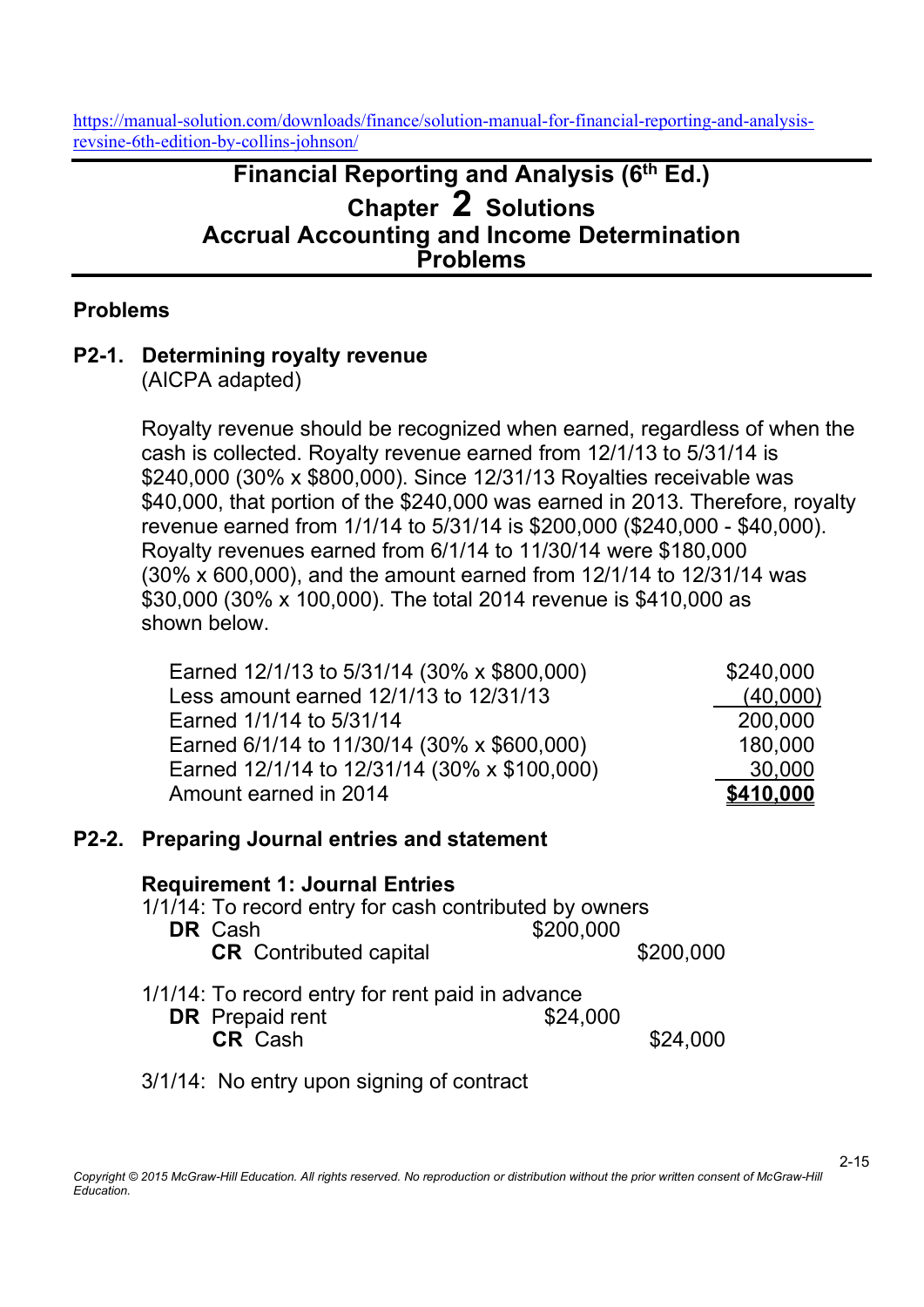|             | https://manual-solution.com/downloads/finance/solution-manual-for-financial-reporting-and-analysis-                                                                        |           |           |
|-------------|----------------------------------------------------------------------------------------------------------------------------------------------------------------------------|-----------|-----------|
|             | revsine-60/444440n-bo-relordentry for purchase of office equipment<br><b>DR</b> Equipment<br><b>CR Cash</b>                                                                | \$100,000 | \$100,000 |
|             | 11/30/14: To record entry for salary paid to employees<br><b>DR</b> Salaries expense<br><b>CR</b> Cash                                                                     | \$66,000  | \$66,000  |
|             | 12/31/14: To record entry for advance-consulting fees received from Norbert Corp.<br>which are unearned at year-end.<br><b>DR</b> Cash<br><b>CR</b> Advances from customer | \$20,000  | \$20,000  |
|             | <b>Requirement 2: Adjusting Entries</b><br><b>DR</b> Rent expense<br><b>CR</b> Prepaid rent                                                                                | \$12,000  | \$12,000  |
|             | Only one year's rent is expensed in the income statement for 2014. The<br>balance will be expensed in next year's income statement.                                        |           |           |
|             | <b>DR</b> Accounts receivable<br><b>CR</b> Revenue from services rendered                                                                                                  | \$150,000 | \$150,000 |
| obligation. | The income was earned this year because Frances Corp. has completed its                                                                                                    |           |           |
|             | <b>DR</b> Depreciation expense<br><b>CR</b> Accumulated depreciation                                                                                                       | \$10,000  | \$10,000  |
| \$10,000.   | Annual depreciation is $$100,000/5 = $20,000$ . Since the equipment was used<br>for only 6 months, the depreciation charge for this year is only \$20,000/2 =              |           |           |
|             | <b>DR</b> Salaries expense<br><b>CR</b> Salaries payable                                                                                                                   | \$6,000   | \$6,000   |
|             | To accrue salaries expense for December 2014.                                                                                                                              |           |           |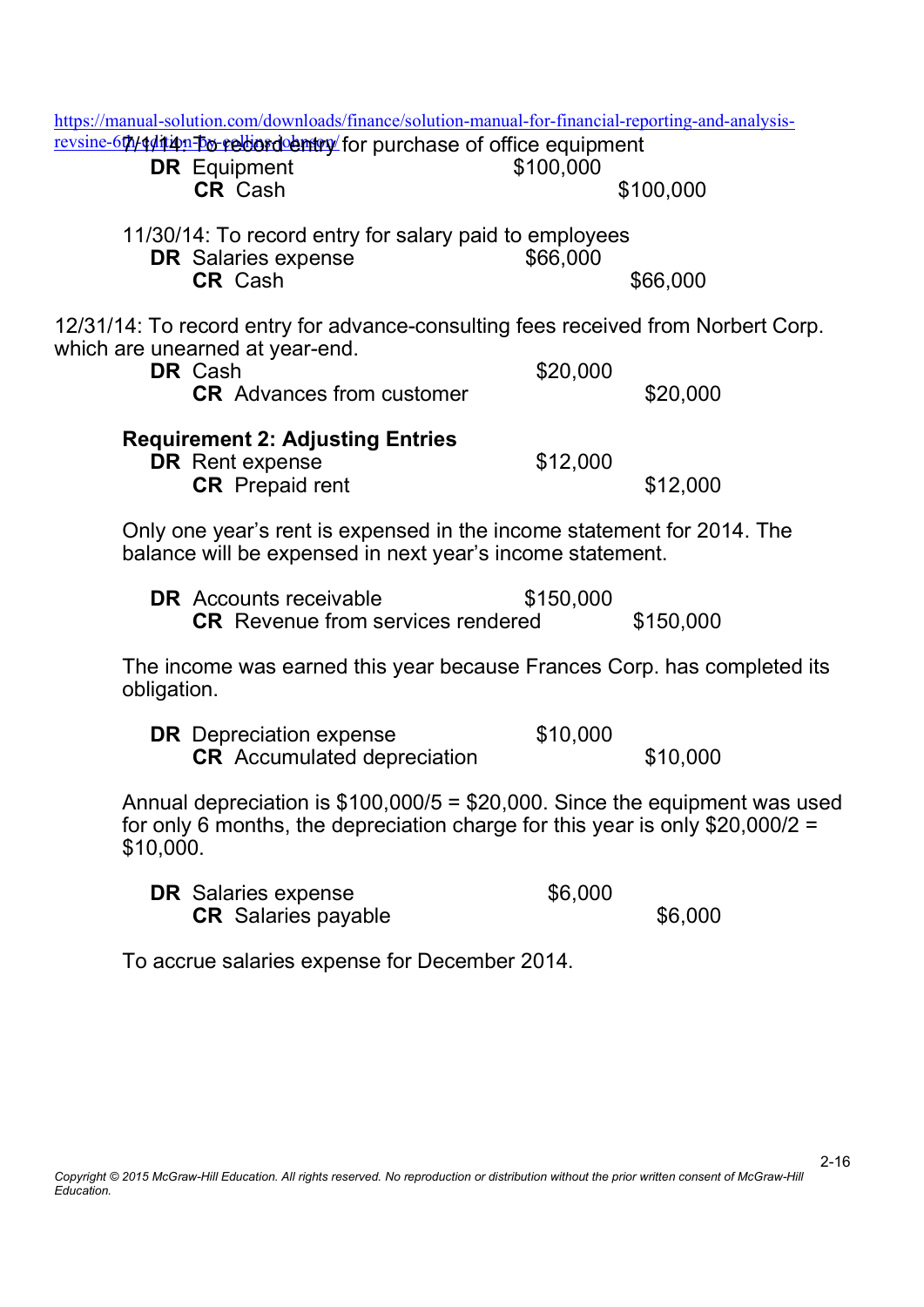# Requirement 3: Income statement

| <b>Frances Corporation</b><br><b>Income Statement</b><br>For Year Ended December 31, 2014 |                      |           |
|-------------------------------------------------------------------------------------------|----------------------|-----------|
| Revenue from services rendered<br>Less: Expenses<br><b>Salaries</b>                       | (\$72,000)           | \$150,000 |
| Rent<br>Depreciation                                                                      | (12,000)<br>(10,000) | (94,000)  |
| Net income                                                                                |                      |           |

## Requirement 4: Balance sheet

| <b>Frances Corporation</b><br><b>Balance Sheet</b> |                          |           |  |  |  |  |  |
|----------------------------------------------------|--------------------------|-----------|--|--|--|--|--|
|                                                    | <b>December 31, 2014</b> |           |  |  |  |  |  |
| <b>Assets</b>                                      |                          |           |  |  |  |  |  |
| Cash                                               |                          | \$30,000  |  |  |  |  |  |
| <b>Accounts receivable</b>                         |                          | 150,000   |  |  |  |  |  |
| Prepaid rent                                       |                          | 12,000    |  |  |  |  |  |
| Equipment                                          | \$100,000                |           |  |  |  |  |  |
| Less: Accumulated depr.                            | (10,000)                 |           |  |  |  |  |  |
| Net equipment                                      |                          | 90,000    |  |  |  |  |  |
| <b>Total assets</b>                                |                          | \$282,000 |  |  |  |  |  |
| <b>Liabilities</b>                                 |                          |           |  |  |  |  |  |
| Salaries payable                                   |                          | \$6,000   |  |  |  |  |  |
| Advances from customers                            |                          | 20,000    |  |  |  |  |  |
|                                                    |                          |           |  |  |  |  |  |
| <b>Stockholders' Equity</b>                        |                          |           |  |  |  |  |  |
| Capital stock                                      |                          | 200,000   |  |  |  |  |  |
| <b>Retained earnings</b>                           |                          | 56,000    |  |  |  |  |  |
| Total liabilities and stockholders' equity         |                          | \$282.000 |  |  |  |  |  |
|                                                    |                          |           |  |  |  |  |  |

2-17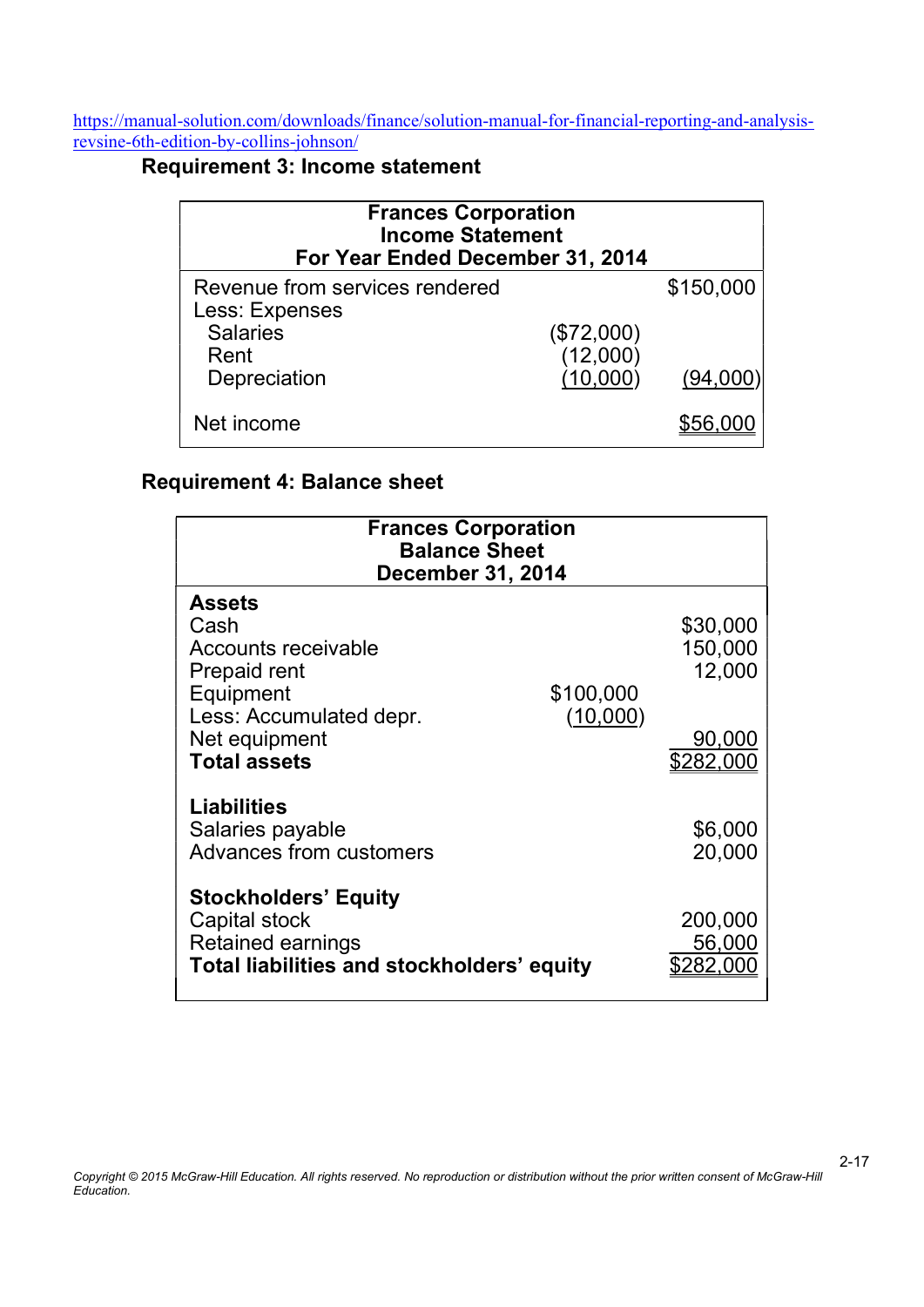#### <u>R&3/m&onverting@coountingirecordstfrom:cashrbasiside@ccruahbasissis-</u> revsine-6th4t GRA-adaptied johnson/ <u>R2-3/m&onverting accounting records from cash basis to accrual basis </u> <u>revsine-61/AtCIRA-adaptied)</u>

# Requirement 1:

| <b>Stein Flowers</b><br><b>Conversion from Cash basis to Accrual basis</b><br>December 31, 2014 |            |          |                    |             |                      |         |  |
|-------------------------------------------------------------------------------------------------|------------|----------|--------------------|-------------|----------------------|---------|--|
|                                                                                                 | Cash basis |          | <b>Adjustments</b> |             | <b>Accrual basis</b> |         |  |
|                                                                                                 | Dr.        | Cr.      | Dr.                | Cr.         | Dr.                  | Cr.     |  |
| Cash                                                                                            | \$23,200   |          |                    |             | \$23,200             |         |  |
| Accounts receivable                                                                             | 16,200     |          | \$11,300           | (1)         |                      | 27,500  |  |
| Inventory                                                                                       | 58,000     |          | 13,900             | (4)         |                      | 71,900  |  |
| Furniture and fixtures                                                                          | 128,500    |          |                    |             | 128,500              |         |  |
| Land improvements                                                                               | 50,000     |          |                    |             | 50,000               |         |  |
| Accumulated depreciation and amortization<br>\$47,275                                           |            | \$32,400 |                    | \$14,875    | (6)                  |         |  |
| Accounts payable                                                                                |            | 21,000   |                    | 12,500      | (3)                  |         |  |
| 33,500                                                                                          |            |          |                    |             |                      |         |  |
| Stein, drawings                                                                                 |            |          | 73,000             | (9)         |                      | 73,000  |  |
| Stein, capital                                                                                  |            | 124,900  | 2,000              | $(7)$ 2,900 | (5)                  |         |  |
| 125,800                                                                                         |            |          |                    |             |                      |         |  |
| Allowance for uncollectibles                                                                    |            |          |                    | 2,800       | (2)                  |         |  |
| 2,800                                                                                           |            |          |                    |             |                      |         |  |
| Prepaid insurance                                                                               |            |          | 3,000              | (5)         |                      | 3,000   |  |
| Contingent liability                                                                            |            |          |                    | 40,000      | (8)                  |         |  |
| 40,000                                                                                          |            |          |                    |             |                      |         |  |
| Utilities payable                                                                               |            |          |                    | 1,500       | (7)                  |         |  |
| 1,500                                                                                           |            |          |                    |             |                      |         |  |
| Payroll taxes payable                                                                           |            |          |                    | 1,600       | (7)                  |         |  |
| 1,600                                                                                           |            |          |                    |             |                      |         |  |
| Sales                                                                                           |            | 660,000  |                    | 11,300      | (1)                  |         |  |
| 671,300                                                                                         |            |          |                    |             |                      |         |  |
| Purchases                                                                                       | 307,300    |          | 12,500             | (3)         |                      | 319,800 |  |
| <b>Salaries</b>                                                                                 | 174,000    |          |                    | 60,000      | (9)                  | 114,000 |  |
| Payroll taxes                                                                                   | 12,400     |          | 500(7)             |             | 12,900               |         |  |
| Insurance expense                                                                               | 9,000      |          | 2,900              | (5) 3,000   | (5)                  | 8,900   |  |
| Rent expense                                                                                    | 34,200     |          |                    |             | 34,200               |         |  |
| Utilities expense                                                                               | 12,500     |          | 600 (7)            |             | 13,100               |         |  |
| Living expense                                                                                  | 13,000     |          |                    | 13,000      | (9)                  |         |  |
| Bad debt expense                                                                                |            |          | 2,800              | (2)         |                      | 2,800   |  |
| Amortization for land improvement                                                               |            |          | 1,875              | (6)         |                      | 1,875   |  |
| Depreciation expense                                                                            |            |          | 13,000             | (6)         |                      | 13,000  |  |
| Loss pending litigation                                                                         |            |          | 40,000             | (8)         |                      | 40,000  |  |
| Cost of goods sold<br>13,900                                                                    |            |          |                    | 13,900      | (4)                  |         |  |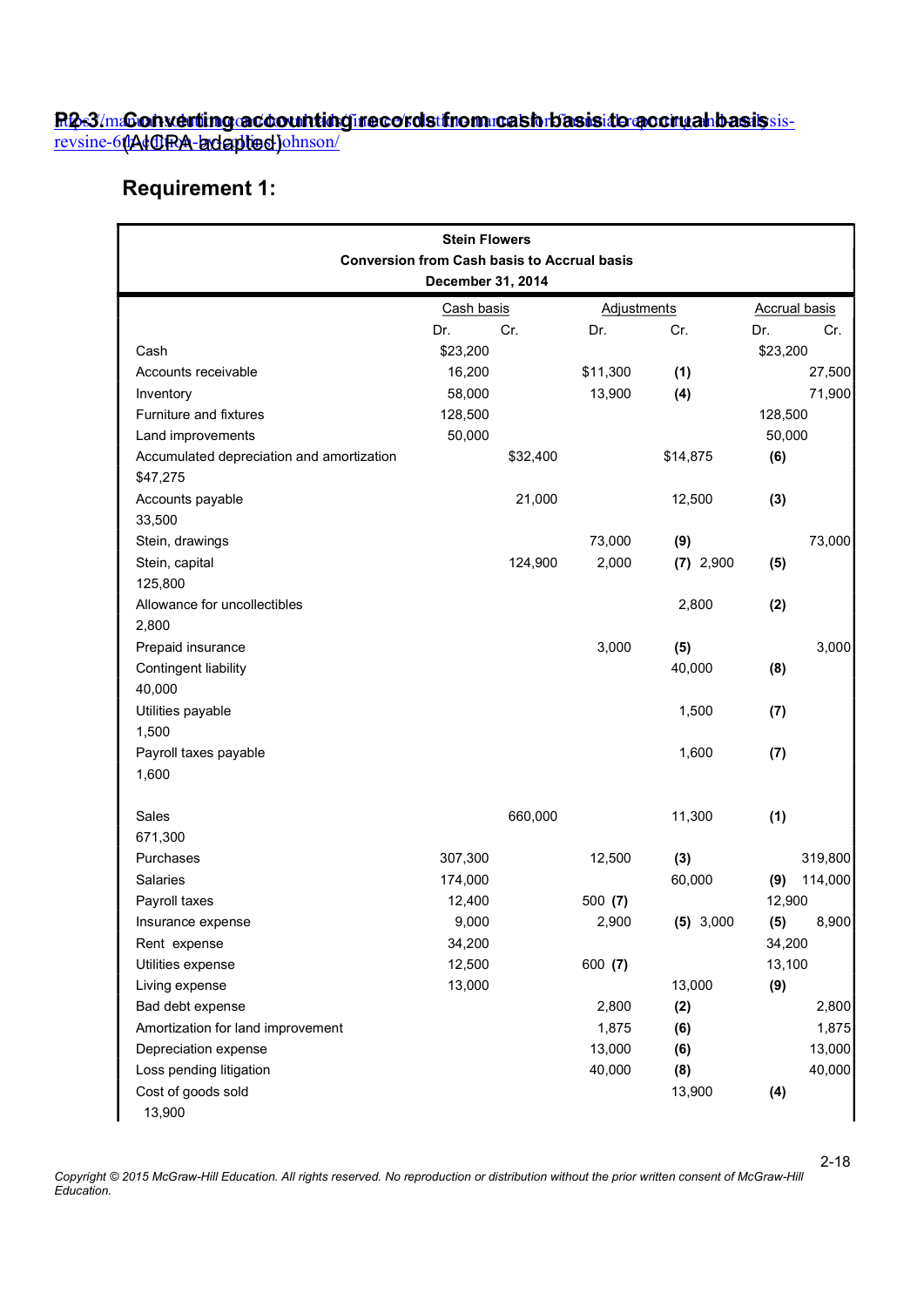https://m<mark>anual-solution.com/downloads/finance/solution.ano.ansedefecefinanvial-reporting-sud7a7sl</mark>ysisrevsine-6thseditions-by-collins-johnson/ <u>3838,300 and I-solution.com/downloads/finance/solu\$838,300 n\$838;800 fin\$177,375 sporting-\$177,375 ysis-\$937,675</u> <u>th\$9371,6715-</u>

## Journal entries:

| 1) | <b>DR</b> Accounts receivable<br><b>CR Sales</b><br>To adjust accounts receivable to \$27,500                                                                                                                                                       | \$11,300              | \$11,300         |
|----|-----------------------------------------------------------------------------------------------------------------------------------------------------------------------------------------------------------------------------------------------------|-----------------------|------------------|
| 2) | <b>DR</b> Bad debt expense<br><b>CR</b> Allowance for uncollectibles<br>To record adjustment for uncollectable accounts                                                                                                                             | \$2,800               | \$2,800          |
| 3) | <b>DR</b> Purchases<br><b>CR</b> Accounts payable<br>To adjust accounts payable to \$33,500                                                                                                                                                         | \$12,500              | \$12,500         |
| 4) | <b>DR</b> Inventory<br><b>CR</b> Cost of goods sold<br>To adjust inventory to \$71,900                                                                                                                                                              | \$13,900              | \$13,900         |
| 5) | <b>DR</b> Prepaid insurance <sup>1</sup> (\$9,000 x 4/12)<br>DR Insurance expense <sup>2</sup><br><b>CR</b> Insurance expense<br><b>CR</b> Stein, capital                                                                                           | \$3,000<br>2,900      | \$3,000<br>2,900 |
|    | <sup>1</sup> To allocate \$9,000 insurance between this year and next.<br><sup>2</sup> To record the first 4 months of expense for 2014 (\$8,700/12 mos. =<br>$$725/mo. x 4 = $2,900$ ).                                                            |                       |                  |
| 6) | <b>DR</b> Amortization of land improvements<br><b>DR</b> Depreciation expense<br><b>CR</b> Accumulated depreciation and amortization<br>To record depreciation and amortization expense                                                             | \$1,875<br>13,000     | \$14,875         |
| 7) | <b>DR</b> Stein, capital<br><b>DR</b> Payroll taxes<br><b>DR</b> Utilities<br><b>CR</b> Utilities payable<br><b>CR</b> Payroll taxes payable<br>To record year-end accrual expenses and adjust expenses and capital<br>at the beginning of the year | \$2,000<br>500<br>600 | \$1,500<br>1,600 |
| 8) | <b>DR</b> Loss from pending litigation<br><b>CR</b> Contingent liability<br>To accrue a contingent liability                                                                                                                                        | \$40,000              | \$40,000         |
| 9) | <b>DR</b> Stein, drawings                                                                                                                                                                                                                           | \$73,000              |                  |

2-19